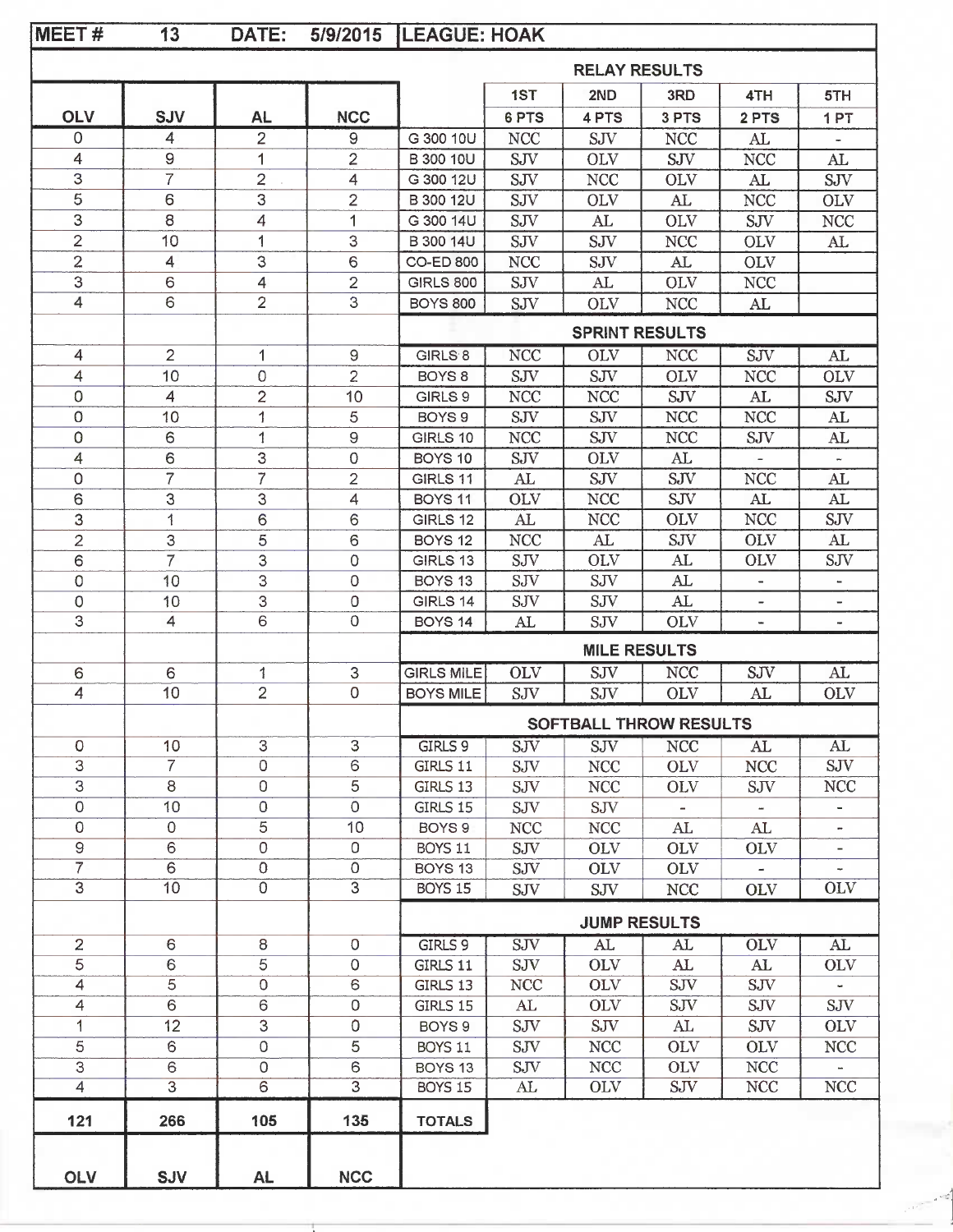| TRACK SHEET 300 RELAYS MEET # 13 DATE: 5-9-15 |                             |                          |                                                 |                                     |                       |                              |  |  |
|-----------------------------------------------|-----------------------------|--------------------------|-------------------------------------------------|-------------------------------------|-----------------------|------------------------------|--|--|
|                                               | $\top$                      | $\overline{2}$           | $\overline{3}$                                  | $\overline{4}$                      | $\overline{5}$        | $\overline{6}$               |  |  |
| G 10U                                         |                             |                          | $ NCC - 534 $ SJV - 53.5   NCC-58.1   AL -105.0 |                                     |                       | $\equiv$                     |  |  |
| <b>B</b> 10U                                  | $-47.9$<br>SV               | $0.14 - 504$             |                                                 | $SUV - 52.91NC6 - 53 - 1$           | $AC - 55$             | u,                           |  |  |
| G 12U                                         | $-46.4$ NCC<br>V(Z)         | $-46.5$                  | $OV - 48.9$                                     | $-51.5$<br>AL                       | $SV - 52$             | $\blacksquare$               |  |  |
| <b>B</b> 12U                                  | <b>SIV</b><br>$-450$        | OLV<br>$-48.4$           | $-49.6$<br>A                                    | $NCC - 505$                         | $OLV - 54$            | $\overline{\phantom{0}}$     |  |  |
| G 14U                                         | $-43.2$ AL<br>SV            | $-436$                   | 5LV                                             | $-46.7$ SJV $-47.5$ NCC $-50.7$     |                       |                              |  |  |
| <b>B</b> 14U                                  | SV<br>$-39.9$               | SV<br>$-43,2$            | MCC<br>$-43.5004V$                              | $-46.5$ $Al$                        | $-46-$                |                              |  |  |
| <b>SPRINTS</b>                                |                             |                          |                                                 |                                     |                       |                              |  |  |
| GIRLS 8                                       | $Ncc - 10.4$                | $011 - 112$              |                                                 | $NCC = 11.4$ $SV = 12.0$ $AC = 134$ |                       |                              |  |  |
|                                               | Strefeler                   | GIGLIO                   | $J\delta Y$                                     | STEINWINDLER BENZ                   |                       |                              |  |  |
| BOYS 8                                        | $SV = 103$                  | $SV = 10.4$              | $01V - 10.5$                                    | $NCC = 10.9$ 0 LV = 11.0            |                       |                              |  |  |
|                                               | SochA                       | BATCHEV                  | MATYAS                                          | STURNIOLD FOX                       |                       |                              |  |  |
| GIRLS 9                                       | $NCL - 13.1$                | $NCC - 13.4$             | $STV - 13.8$                                    |                                     | $AL = 14.1$ SV - 14.6 |                              |  |  |
|                                               | WITTMEYERP                  | $PRICE$ $J$              |                                                 |                                     | MESCH   TREDINNICK    |                              |  |  |
| BOYS 9                                        | $S/V - 120$                 | $1.61 - Y(s)$            | $NCC - 13.5$ $NCC - 13.6$ $AL - 13.7$           |                                     |                       |                              |  |  |
|                                               | RESKA                       | SETTIPANE                |                                                 | STRANG GREENOUGH JACOBSON           |                       |                              |  |  |
|                                               | GIRLS 10 $NCL$ - 122        | $SV - 133$               | $NCC - 14.6$                                    | $S/V$ $16.5$                        | $AU - 16.6$           |                              |  |  |
|                                               | VaIVO                       | Paler                    | Greenough Day                                   |                                     |                       |                              |  |  |
| <b>BOYS 10</b>                                | $UV$ -11.6                  | $OLV - D1$               | $Al - 13.0$                                     |                                     |                       | ÷.                           |  |  |
|                                               | $Bcsfp + ch$                | marian.                  | $5m+k$                                          |                                     |                       |                              |  |  |
| GIRLS $11$                                    | $AL = 1.4$                  | $SV - 11.5$              |                                                 | $SJY - 11.6$ $MCC - 10.7$           | $AC - 13 -$           |                              |  |  |
|                                               | Reid                        | Lauciello                | Kessler                                         | NYERS                               | Hagrahan              |                              |  |  |
| <b>BOYS 11</b>                                | $01V - 120 N4C - 121$       |                          |                                                 | $SUV - 12 -  AC - 12.7 AC - 13.2$   |                       |                              |  |  |
|                                               | MAYAS                       | MARSOWICZ                |                                                 | SETTIPANE JOZWIAK                   | LUV                   |                              |  |  |
| <b>GIRLS 12</b>                               | $AL - 11.4$                 | $NCL$ -11.5              |                                                 | $01V - 11.7  NCC - 12.7 $           | $SV-129$              |                              |  |  |
|                                               | SMITH                       | BEEHLER                  | MARIANI WALSH                                   |                                     | LY0MS                 |                              |  |  |
| <b>BOYS 12</b>                                | $NC - 11.9$                 | $AL - 12.8$              | $SV - 123$                                      | $014 - 12.8$                        | $AU - 129$            |                              |  |  |
|                                               | STURNIOLO                   | LUX                      | SCHMITZ                                         | BENES                               | EDBAUER               |                              |  |  |
| GIRLS $13$                                    | $SUV - 116$                 | $011 - 118$              | $Ar - 11.9$                                     | $01V - 126$                         | $5JV - B$             | $\bar{a}$                    |  |  |
|                                               | Bestpitch                   | ESZAK                    | sundeen                                         | Williams                            | Benzer                |                              |  |  |
| <b>BOYS 13</b><br><b>GIRLS 14</b>             | $SJV - 13$                  | $S[Y - 11.4]$            | $AU = 12.2$                                     |                                     |                       |                              |  |  |
|                                               | Bestpitch                   | TALTY                    | MILLER<br>$AL - 12 -$                           |                                     |                       |                              |  |  |
|                                               | $G  -\gamma_{12}$<br>FISHER | $S11 - 117$<br>LAUCIELLO | ANDERSON                                        |                                     |                       | $\qquad \qquad \blacksquare$ |  |  |
|                                               | $AL - 10.1$                 | $QV - 10.2$              | $0LV - 14.4$                                    |                                     |                       |                              |  |  |
| <b>BOYS 14</b>                                | PSEIFER                     | MARTELLO                 | BO012                                           |                                     |                       |                              |  |  |
| <b>MILE</b>                                   |                             |                          |                                                 |                                     |                       |                              |  |  |
|                                               | $0!1 - 607$                 | $S\sqrt{V} - 7.36$       | $NCC - 8.07$                                    | $\xi_{1.5}$ - YLE                   | $AL = 10.23$          |                              |  |  |
| <b>GIRLS</b>                                  | HARR INGTON                 | NICOSIA                  | $9a\sqrt{0}$                                    | LYONS                               | GABEL,                |                              |  |  |
| <b>BOYS</b>                                   | $51V - 5.590$               | $SIV - 7070$             | $011 - 7.100$                                   | $AL - 73!$                          | $0VV - 9633$          |                              |  |  |
|                                               | KESSLER                     | RESKA                    | BR072                                           | J02W1AU                             | HARRINGTON            |                              |  |  |
| 800 RELAYS                                    |                             |                          |                                                 |                                     |                       |                              |  |  |
| $CO-ED$                                       | 2805-2011                   | $304 - 2086$             | $-2247$<br>AL                                   | $011 - 228$                         |                       | $\overline{\phantom{a}}$     |  |  |
| <b>GIRLS</b>                                  | $-2095$<br>35V              | $AC - 2096$              | $0-v - 2111$                                    | $MCC - 2580$                        |                       |                              |  |  |
| <b>BOYS</b>                                   | $V =$<br>$-1526$            | $011 - 2097$             | $MCC - 2H4$                                     | $A = -2157$                         |                       | $\qquad \qquad \blacksquare$ |  |  |